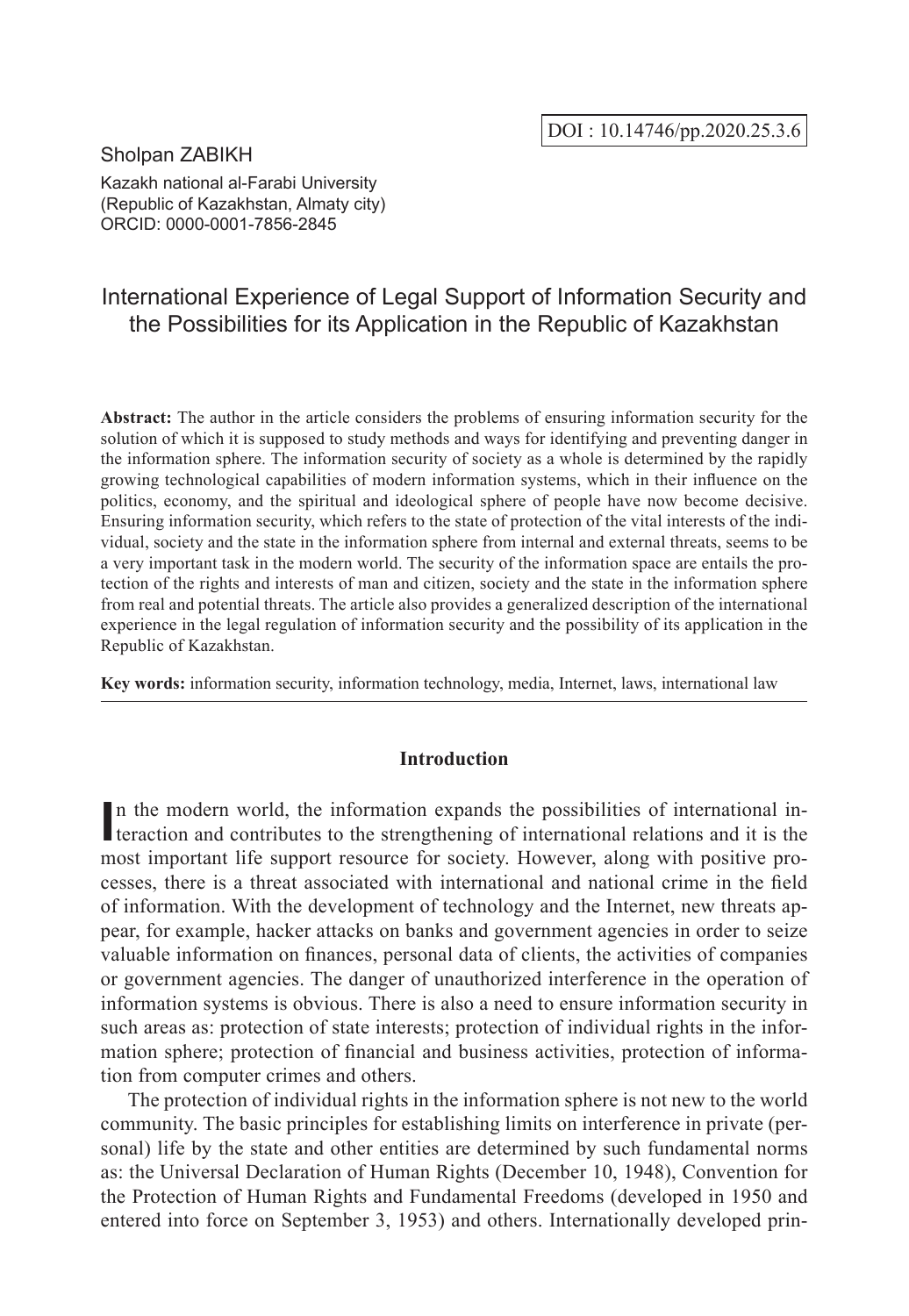ciples for the protection of commercial information are reflected in the national laws of the USA, Great Britain, Canada, France, Germany and other states. Therefore, the main issue is the study of experience in the legal support of information security in Europe, Canada, the USA and other countries, as well as its application in the Republic of Kazakhstan.

# **Materials and methods**

In the presented research, methods such as analysis of legal norms governing fundamental rights in the field of legal support of information security were used to develop improved legal measures for the prevention of offenses. The analysis of statistics on recorded crimes in various states, including the Republic of Kazakhstan, was carried out. The results of the research, published in leading scientific legal publications of famous Kazakhstani and foreign legal scholars and practitioners in the field of law, were also used. The theoretical basis of research is scientific papers on international law, criminology, general theory of law, philosophy, sociology, psychology and other branches of science. Improving the legal norms proposed by the author contributes to further improvement of the legislative framework of the Republic of Kazakhstan. The article provides a generalized description of the international experience in the legal regulation of information security and the possibility of its application in the Republic of Kazakhstan. The basic laws of the Republic of Kazakhstan are analyzed and international legal norms in the field of information security are systematized.

# **Literature Review**

An analysis of foreign experience in the legal provision of information security has shown that about 100 states have adopted laws on the right to information. A number of researchers (V. A. Kopylov, I. M. Rassolov, M.V. Yakushev, V. B. Naumov and others) are focused on the development of scientific areas related to the legal regulation of information processes on the Internet and its services. However, the Internet as a whole and its services are still little studied from the point of view of the legal specificity of relations (Afonin, 2006, p. 9). Therefore, the main emphasis in the study of the topic is on the laws. One of the first laws is the Press Freedom Act of 1776, adopted in Sweden, which provided citizens with the right of access to information on the activities of public authorities. A steady trend towards the adoption of national laws guaranteeing access to information on the activities of government bodies has been observed since the early 1960s. Over the past 20 years, laws have been passed in a number of states: France, Greece, Denmark, Holland, Portugal, Belgium, Spain and Italy, and others. Laws have been passed on citizen access to government information in the United States, Canada, Australia and New Zealand. There is a constitutional consolidation of the right of citizens to access official information in a number of European countries. These are the Netherlands, Spain, Portugal, Austria, Hungary, Estonia, Belgium and Romania. In France, Greece and Italy, such rights are enshrined in laws. In the UK,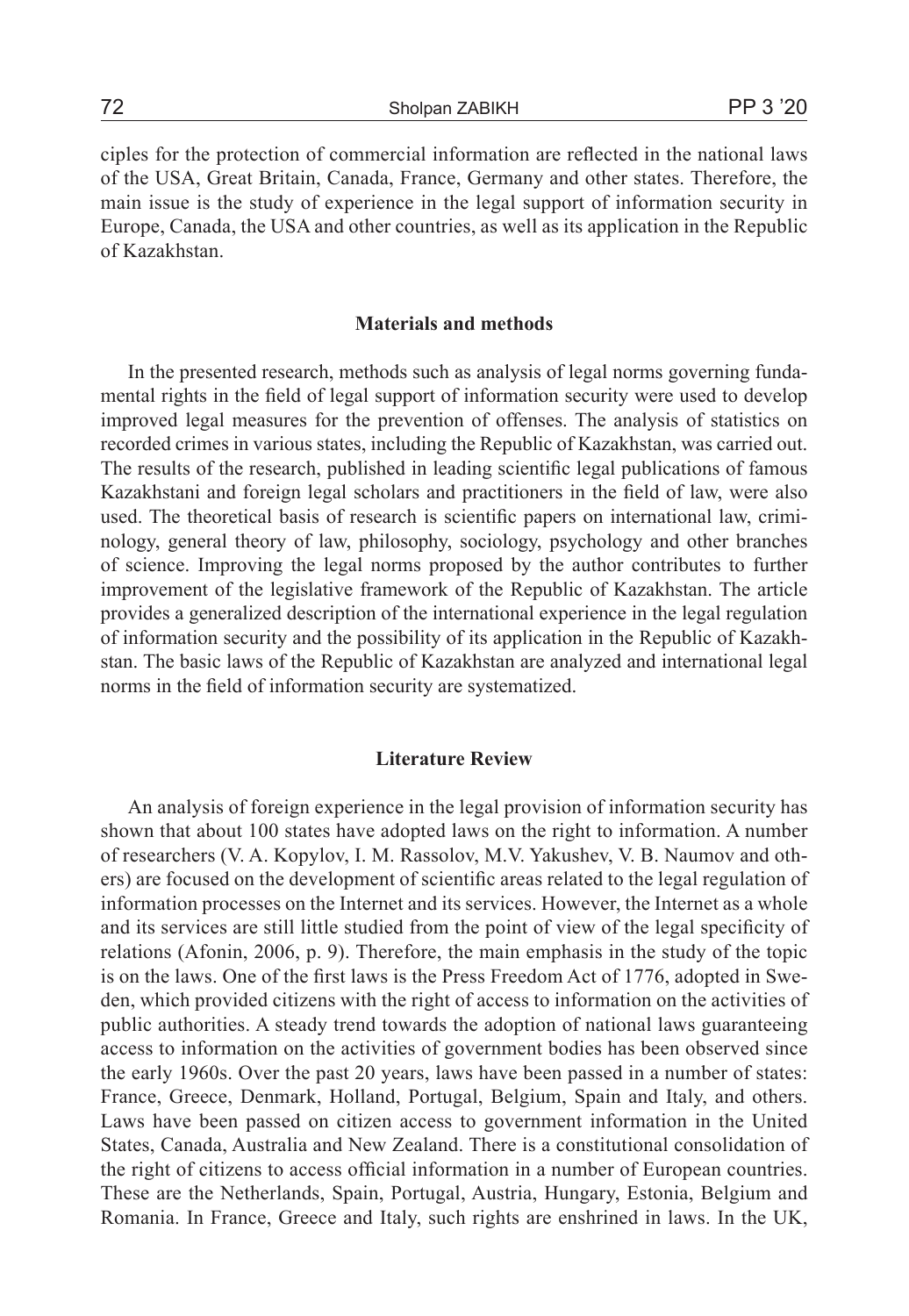Germany, Estonia, Moldova, Poland and others. Sweden and Finland have statutory restrictions on access to government information. In this case, special attention is paid to the legislative framework affecting the interception and decryption of information. Privacy issues are governed by the United States Information Protection Act (1998) and several other laws. Among the important international documents that form the basis of the legal support of information security, it is possible to note the Resolution 54/49 of the UN General Assembly "Achievements in the field of information and telecommunications in the context of international security," which was adopted on 01.12.1999 at the 54th session of the UN General Assembly. So, Council of Europe Convention on Cybercrime of 11.23.2001; Declaration "On European Policy in the Field of New Information Technologies" of 1999; 2005 United Nations Convention on the Use of Electronic Communications in International Contracts. Also, the Declaration of Principles for Building the Information Society, which was adopted at the World Summit in Geneva in December 2003, the Framework Decision of the European Union on attacks on information systems of 02.24.2005, Council of Europe Recommendation No. Rec (2001) 3 on the provision of judicial and other legal services legal services to citizens with the help of new technologies dated 02.28.2001, Council of Europe Recommendation No. 1706 "Mass Media and Terrorism" of 2005 and others.

# **International experience of legal support of information security**

At the heart of the approach of the United States of America (USA) to the problems of international cyberspace is the belief that technology has great potential for the country and the world. In 2011, the President of the United States signed the International Strategy for Action in Cyberspace (prosperity, security and openness in a networked world). This document is referred to as International Strategy for cyberspace (Prosperity, Security and Openness in a Networked World (*International Strategy for cyberspace*, 2011). It reveals a vision of the future of cyberspace and a plan of cooperation between countries and peoples with a view to its implementation. The International Strategy for cyberspace defines the dominant position of the United States in modern cyberspace and four main characteristics: openness to innovation; worldwide cooperation; trustworthy security and reliability capable of supporting work. The United States declares in the International Strategy for cyberspace the ability to build and maintain an environment in which the norms of responsible behavior of participants guide many states, strengthen partnerships and support the rule of law. These norms include: support for fundamental freedoms; respect for property; value of personal life; protection against crime; the right to self-defense; global interoperability; network stability; reliability of access; participation of many parties in management; due attention to cybersecurity. The US strategy calls on all nations to join the realization of prosperity, security, and openness in the digital world. The US government has identified seven strategic areas for information security. This is in the field of economics, in the field of network protection, in the field of law enforcement, the development of the armed forces, Internet governance, international development and the freedom of the Internet. In particular, in the field of economics there are: support for a free market environment that encourages technological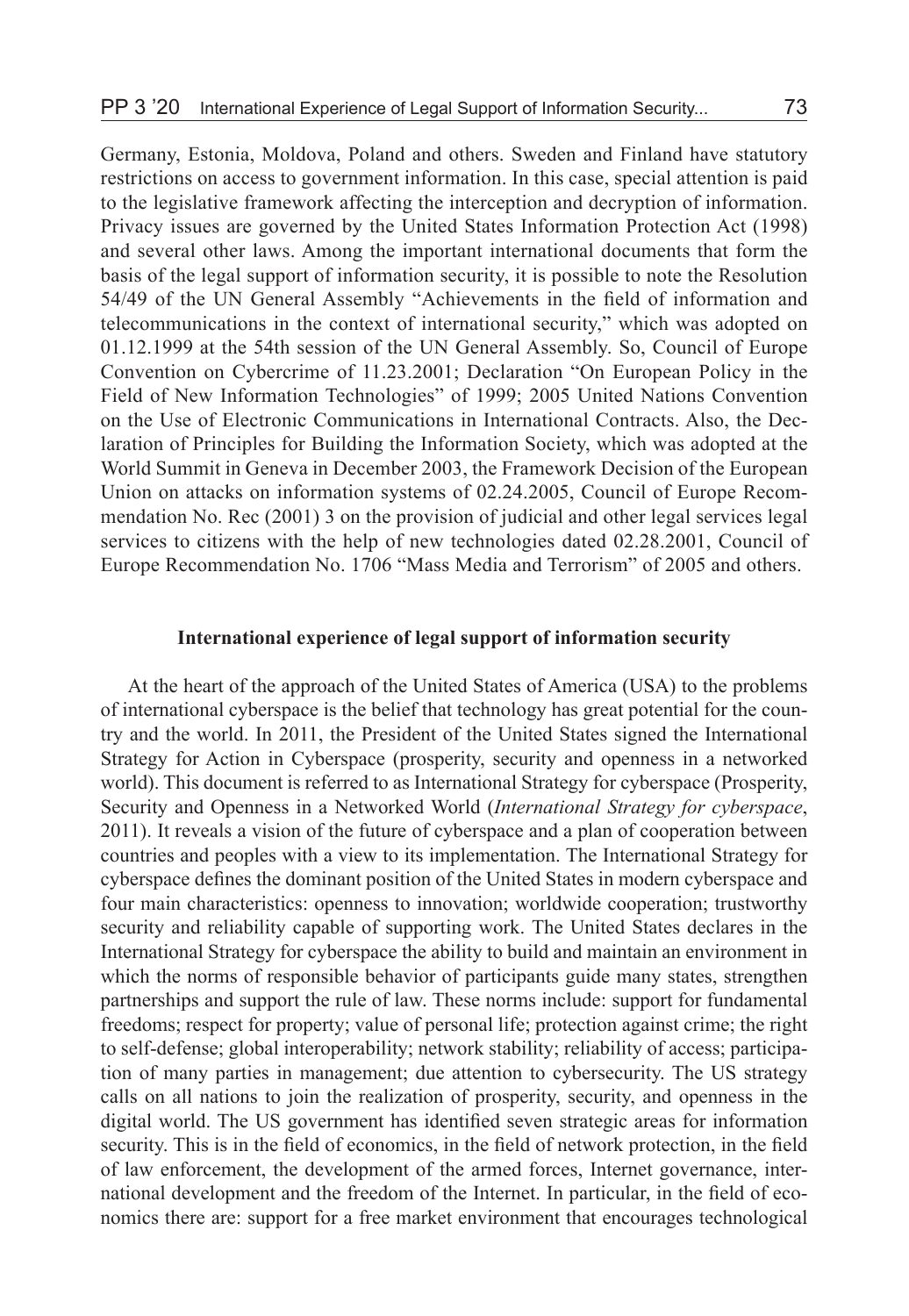innovation through accessible, globally connected networks; protection of intellectual property, including trade secrets; ensuring the supremacy of compatible and safe technical standards set by technical experts. In the field of network protection, the priority are: improving security, reliability and stability; stimulating cooperation in cyberspace bilaterally and multilaterally; the struggle to reduce the number of incursions into the US network and disruption of their work; ensuring rapid response to incidents, sustainability and the possibility of restoring information infrastructure; improving the reliability of technology. In the area of the development of the armed forces, the following priorities are identified: preparation for the security problems of the 21st century; taking into account the growing needs of the armed forces in reliable and secure networks and the ability to adapt to these needs. Сreation and improvement of existing military alliances to counter possible threats in cyberspace; expanding cooperation with allies and partners in cyberspace in order to increase overall security.

In the area of Internet governance, the following tasks are defined: emphasis on openness and innovation on the Internet; maintaining the security and stability of the global network, including the domain name system; establishment of a conference between the participants on Internet governance issues and assistance to them. In the area of Internet governance, the following tasks are defined: emphasis on openness and innovation on the Internet; maintaining the security and stability of the global network, including the domain name system; Establishment of a conference between the participants on Internet governance issues and assistance to them.

In the field of international development: providing countries wishing to create the technical and cybersecurity potential with the necessary knowledge, training and other resources. Continuous provision of the best developments in the field of international cybersecurity. Improving the ability of states to combat cybercrime, including through the training of law enforcement agencies, judicial experts, lawyers and lawmakers. Build technical capacity by providing ongoing and ongoing contacts with experts and their colleagues from the US government. In the field of Internet freedom: support for fundamental freedoms and privacy; support for civil society activists in creating reliable, secure platforms for association and freedom of expression; work on measures to protect Internet activity from illegal digital intrusions; encouraging international cooperation to effectively protect commercially sensitive data; ensuring end-to-end compatibility for universal interaction on the Internet (Elin, p. 11–14).

In the field of law enforcement, the following are priority:

- 1) the expansion of cooperation and the rule of law;
- 2) taking part in the development of international cybercrime policy;
- 3) the harmonization of laws on cybercrime at the international level through the expansion of amendments to the Budapest Convention;
- 4) defining the fight against illegal activities as the goals of cybercrime laws, and not restricting Internet access;
- 5) depriving terrorists and other criminals of the opportunity to use the Internet to plan and finance operations and attacks.

The International Strategy for cyberspace document defines the mandatory basis for international cooperation in the fight against cybercrime on the norms of the European Convention on Cybercrime (Convention, Budapest, 2001). U.S. federal law contains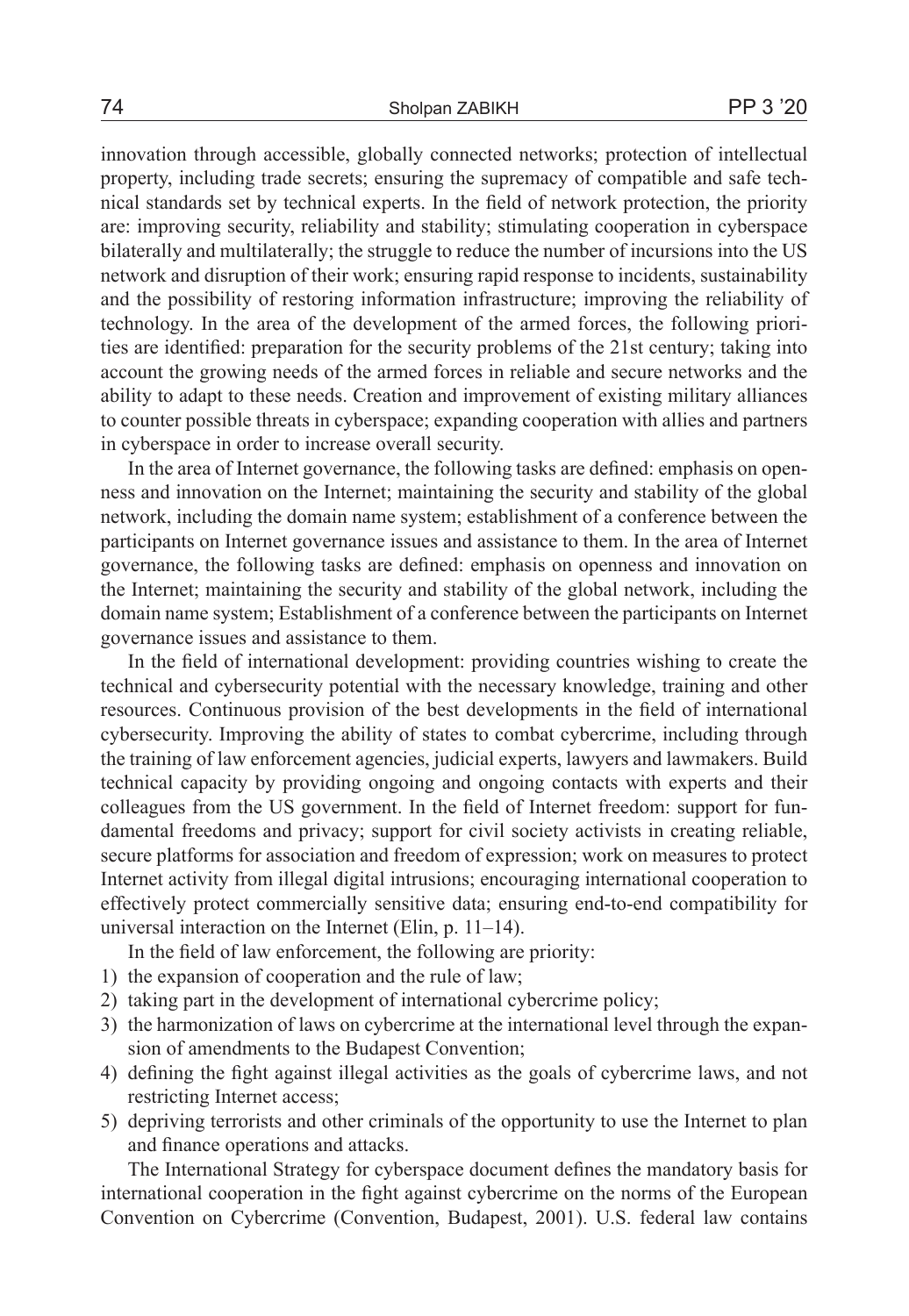a number of laws governing information security relationships. This is the Electronic Communications Privacy Act of 1986. This law determines the procedure for wiretapping telephone conversations and electronic data transmitted using a computer, and also protects data in the process, establishes the requirements for searches. Another Federal Information Security Management Act passed in 2002 defines the importance of information security in the structure of US economic and national security. This law places requirements on federal agency officials, information technology directors, inspectors general, who are required by these entities to conduct annual reviews of information security programs and report the results to the Budget Management Bureau (OMB), which is the largest office in the Office of the President of the United States. The Bureau of Budget Management uses this data to exercise oversight functions and prepare an annual report to Congress. The Federal Information Security Management Act defines the specific responsibilities of federal agencies, the National Institute of Standards and Technology (NIST), and the Budget Management Bureau to strengthen information security systems. This Doctrine determines that there is a shift in emphasis from heavy-duty oppositions to the complex interactions of state and non-state actors, associated with globalization, competition for resources and the tension of political and social structures, combined with ideological, religious and cultural differences.

US Department of Defense Cyberspace Operations Strategy 2011 – The 2011 U.S. Department of Defense Strategy for Operating in Cyberspace – the main emphasis is on the strategic advantages of cyberspace, including operational communications and the possibility of exchanging information and knowledge in the field of information technology. The emphasis is also on the development of US international cooperation in cyberspace as part of international cooperation. The first national cybersecurity strategies began to appear in the countries of the European Union. The United States laid the foundation for this by adopting National Strategy to Secure Cyberspace in 2003. This document is directly related to the consequences of the September 11, 2001 attacks. Following in 2005, the National Plan for Information Infrastructure Protection (NPSI) was adopted in Germany, and in June 2009 the German National Strategy for Critical Infrastructure Protection (CIP Strategy) was published. In early 2011, Germany adopted the new Federal Cyber Security Strategy of Germany – the Federal Cyber Security Strategy for Germany. In 2006, Sweden adopted Strategy to improve Internet security in Sweden. In 2008, Estonia publishes a national cybersecurity strategy, and France adopts a defense and security strategy for information systems in 2011. In November 2011, the UK adopted The UK Cyber Security Strategy. In the same 2011, the Strategy in the Czech Republic was adopted. Canada adopted its national strategy in 2010. The strategy was adopted in Japan in 2010. On February 7, 2008, the President of the Russian Federation approved the Strategy for the Development of the Information Society in the Russian Federation, which set the task of "ensuring national security in the information sphere" (*Strategy for the Development of the Information Society in the Russian Federation*, 2008).

Finland's strategy based on an understanding of cybersecurity as an economic issue closely linked to the development of the Finnish information society. Estonia attaches particular importance to the security of information systems. Recommended measures are civilian in nature and they based on legal regulation, training and cooperation. Norway's strategy notes that new services and devices place high demands on user compe-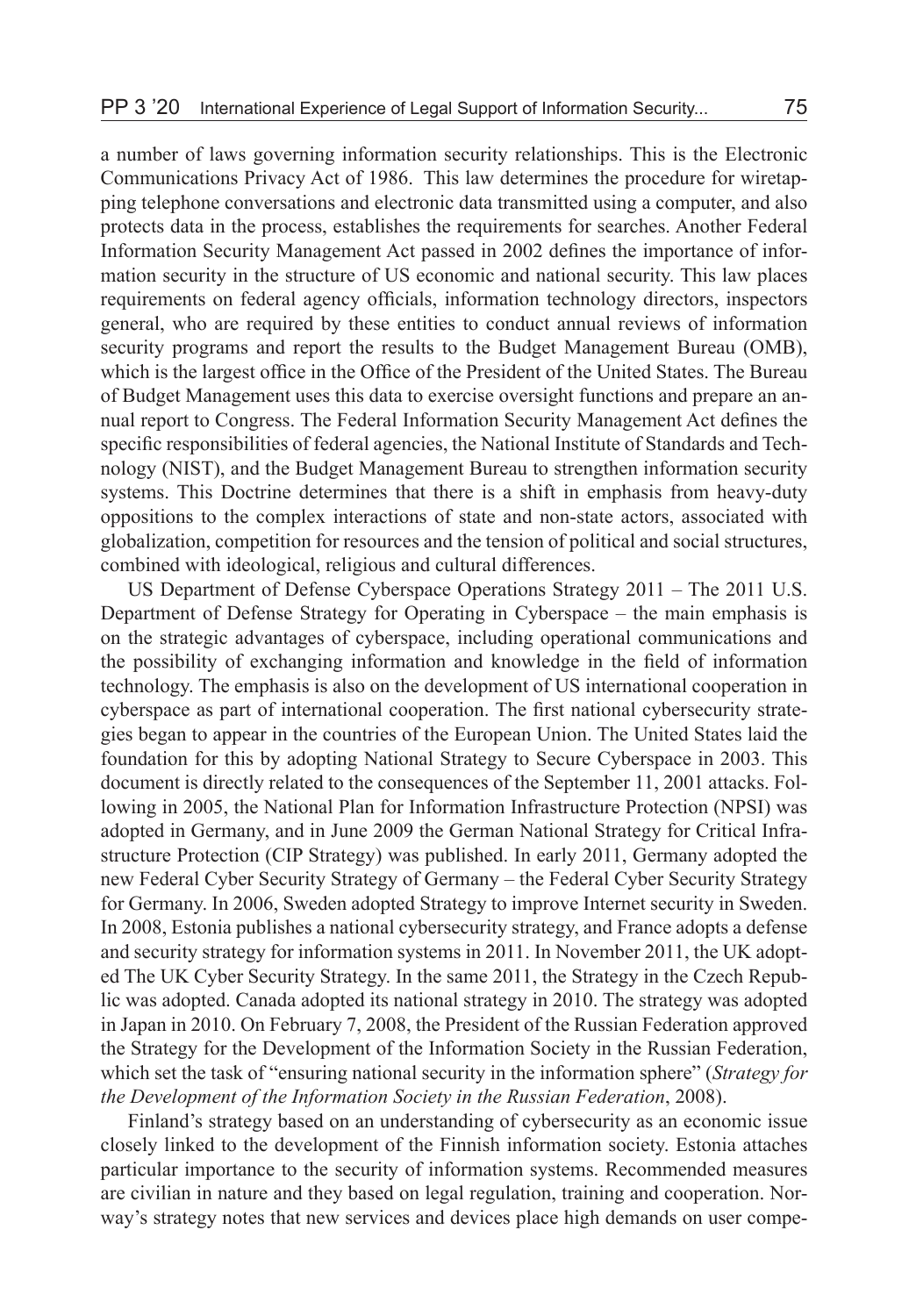# 76 Sholpan ZABIKH PP 3 '20

tency. However, the main responsibility for ensuring the security of information, systems and networks lies with the owner or operator. The focus of the Czech Republic's cybersecurity strategy is on the issues of free access to information services, data integrity and confidentiality in the Czech Republic. The Netherlands strives for safe and reliable information and communication systems and recognizes the need for freedom and openness of the Internet. The security strategy of Austria's ICT is to extend the integrated security approaches implemented in the e-government system to other areas, including those that need to be created at the transnational level to ensure the long-term viability of the Austrian economy. The goal of the Slovak strategy is to serve as a solid foundation for protecting information and preventing threats. The goal of the UK strategy is to bring the United Kingdom to the first place in innovation, investment and the quality of services in the field of information and telecommunication technologies, and also to eliminate risks such as cyber-attacks by criminals, terrorists and other states in order to make cyberspace safe for citizens and the economy. Switzerland's national strategy notes the need to reduce the influence of the prevailing interests of several countries involved in the Internet industry. Lithuania's strategy is aimed at protecting personal data, telecommunication networks, information systems and critical infrastructures from security breaches and cyber-attacks. According to the National Association of International Information Security in the Russian Federation, 66 thousand attacks were fixed in 2017, 175 thousand in 2018, and as of September 2019, the number of cyber-attacks in Russia reached 200 thousand (Melnikova, 2019). For cybercriminals, there are no borders between countries, so more and more attacks affect several countries at the same time. For example, the United States and Russia during 2017 were the absolute leaders in the number of cyber incidents. This may be because these countries were primarily focused on the attention of the public and the media, whose influence has increased with the development of technologies such as satellite broadcasting and connecting to the global Internet. Information has become a powerful weapon that shapes public opinion and has gained great importance in the political sphere, influencing the audience. Thanks to a huge audience, which includes many politically active people, online publications and video materials are becoming a powerful electoral resource. With their help, political actors can gain serious public support or lose people's trust.

According to the Positive Technologies international company, in 2017, at least 64 countries around the world were attacked, and the United Kingdom, Australia, Canada, India, Japan, Ukraine, Israel, and China became the most frequent victims of cyberattacks. In 2018, the number of unique cyber incidents continued to grow and was 32% higher than in the same period in 2017. Significantly increased the proportion of attacks aimed at obtaining data. Moreover, the attackers were mainly interested in personal data, as well as accounts and passwords for access to various services and systems. Private individuals were the most affected by cyber attacks, with five out of every six attacks using malware. The reason for the large number of successful attacks may be the lack of antiviruses on victims' devices, as well as an inattentive attitude to files downloaded from the Internet and open links. Online shopping is often the target of cybercriminals. Attackers use web resource vulnerabilities to steal payment card data (and later money) from website visitors. Web vulnerabilities are actively used by cybercriminals to gain access to edit information published on the site. For example, in January 2018, attack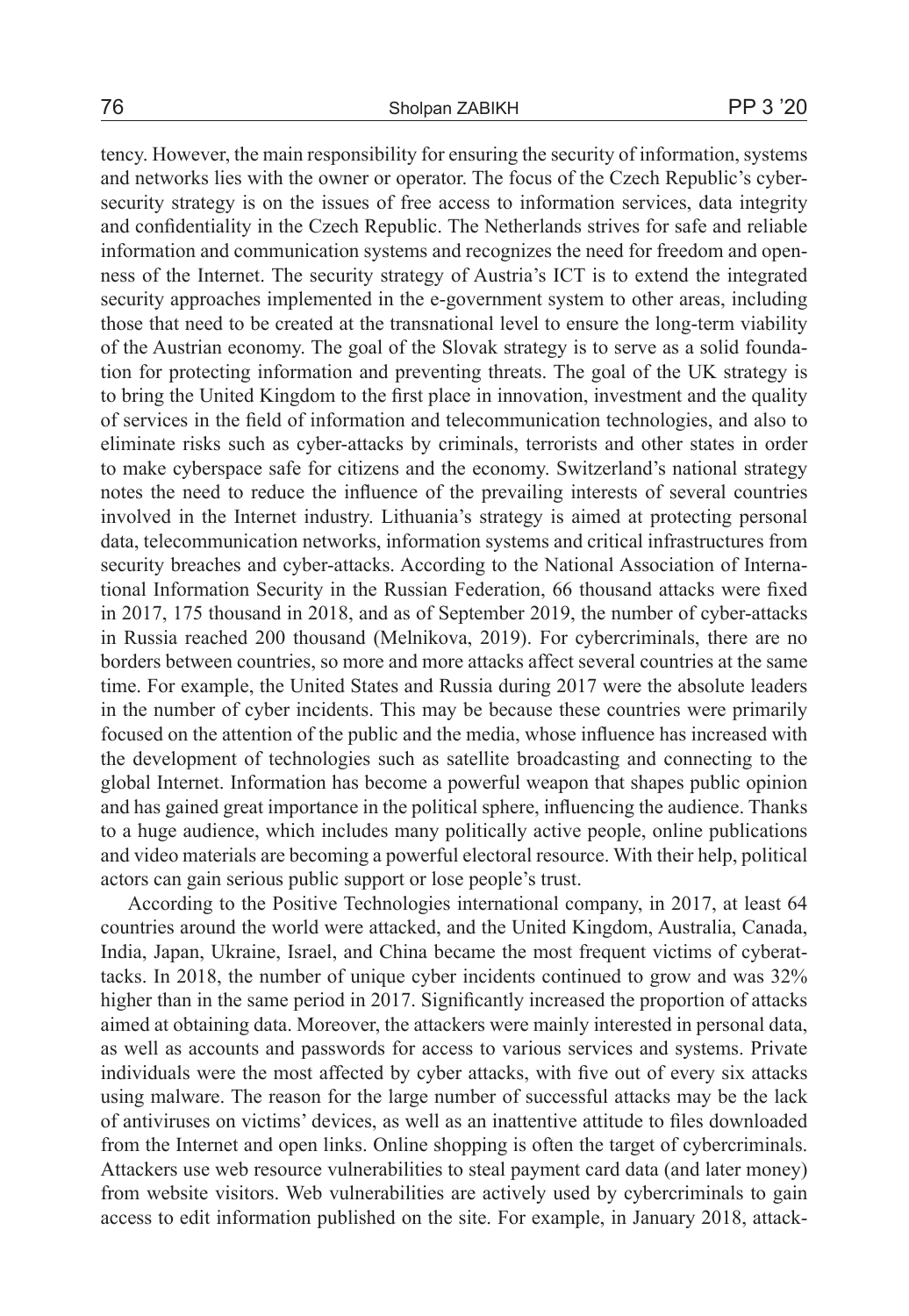ers gained access to the official website of the New Zealand Football Association and published fake information about the resignation of CEO Andy Martin there. During the majority (65%) of attacks on medical facilities, attackers sought to gain access to sensitive information – mainly medical and personal data (44% and 36%, respectively). But there are situations when the goal of attackers is to restrict access to this data. So, in January 2018, the American clinic Hancock Health became a victim of the SamSam malware campaign. Using malicious software, cybercriminals encrypted the organization's file system and demanded a ransom for decryption. This incident significantly disrupted the work of the hospital, the staff of which had to enter data into the patient's medical records manually. Despite the available backups, the company estimated that restoring all the systems would take too long, and paid ransomware \$ 55,000 (International Research Center "Positive Technologies", 2018).

According to Positive Technologies experts, in the 3rd quarter of 2019, the percentage of attacks aimed at stealing information increased to 61% in attacks against legal entities and up to 64% in attacks against individuals (versus 58% and 55%, respectively, in the 2nd quarter of 2018. ) The share of financially motivated attacks for legal entities and individuals was equal and amounted to 31%. Financially motivated campaigns against legal entities are mainly associated with infections by ransomware Trojans, requiring a ransom for the recovery of encrypted data. In attacks on individuals, cybercriminals seek financial gain by distributing intrusive ads and mobile apps that subscribe to paid services.

In modern conditions, the business and private life of millions of people "leaves a mark" in various kinds of information systems and the Internet. As an example, you can specify various transactions through banks, paying bills, traveling abroad, buying tickets via the Internet and goods in stores using bank cards. In addition, posting information about yourself on social networks, that is, on Instagram, Facebook and others.

The most rapidly growing type of cybercrime, experts have recognized attacks using cryptographic viruses. The main target of cybercriminals remains banks, credit cards. International cybersecurity experts Cybersecurity Ventures has estimated that in 2019 cyber-attacks occur every 14 seconds in the world. As the number of cyber-attacks increases, so does the damage they cause. If in 2018 the losses of companies in various sectors of the economy amounted to 1.5 trillion dollars in 2019, according to the forecast of Sberbank (Russia), they will already reach 2.5 trillion dollars. By 2022, according to the forecast of the World Economic Forum, the amount of planetary damage from cyberattacks could grow to \$ 8 trillion. According to experts, one of the reasons for the rapid growth of cybercrime is technological trends.

# **Information security in the Republic of Kazakhstan**

The main principles of ensuring information security in the Republic of Kazakhstan are:

- 1) observance of the rights, freedoms and legitimate interests of individuals, as well as the rights and legitimate interests of legal entities;
- 2) ensuring the security of the individual, society and the state in the application of information and communication technologies;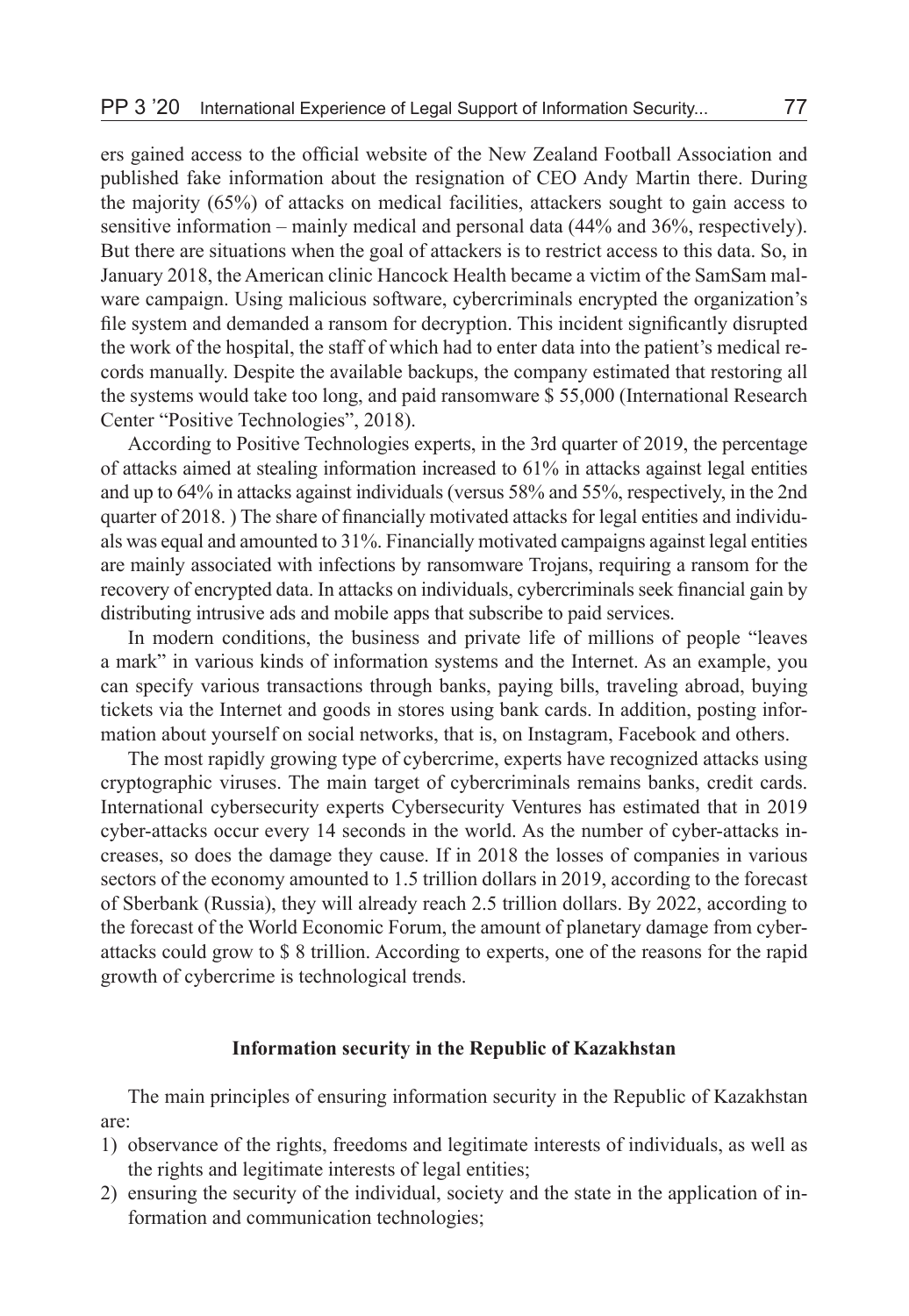- 3) the implementation of activities on informatization in the Republic of Kazakhstan on the basis of common standards that ensure the reliability and controllability of objects of informatization;
- 4) a clear delineation of powers of state bodies;
- 5) continuous monitoring of information security of information and communication infrastructure facilities;
- 6) integration of the national security system with international security systems.

In 1998, a resolution of the Government of the Republic of Kazakhstan dated December 31, 1998 No. 1384 "On coordination of work on the formation and development of the national information infrastructure, informatization processes and ensuring information security" was adopted. Also, 3 (three) new versions of the laws of the Republic of Kazakhstan "On Informatization" were adopted – these were in 2003, 2007, 2015 and several specialized laws of the Republic of Kazakhstan on introducing relevant amendments to them on issues of electronic formats for presenting information (data). However, common threats in the Republic of Kazakhstan are improper storage of archive data, violation of access rights to data, incorrect operation of users and maintenance personnel, and loss of information. In many organizations of Kazakhstan, as well as in some states, paperwork is still based on paper documents that require appropriate measures to ensure information security. Therefore, there has been an increase in initiatives to introduce digital technologies in enterprises, and this requires the involvement of information technology security specialists to protect information. The largest enterprises and organizations, due to the vital importance and value of information for their business, hire information security specialists, usually to their own staff. Their task is to protect all technologies from malicious cyber-attacks, which are often aimed at stealing important confidential information or intercepting the organization's internal systems. Among the key problems in the Republic of Kazakhstan in the field of information security are the following:

- 1. The prevalence of malware for personal computers and mobile devices is growing along with the number of their users and most users do not use specialized software to protect their personal computers, smartphones, and tablets. This fact is used by "hackers" and leads to an increase in the number of attacks.
- 2. Low legal literacy of the population, workers in the field of information and communication technology, as well as heads of organizations on information security issues.
- 3. Violation by state and non-state actors of informatization and users of services in the field of information and communication technology of established requirements, technical standards.
- 4. Personnel errors and technological failures that have a negative impact on information systems, software and other elements of the information and communication infrastructure.
- 5. The actions of international criminal groups, communities and individuals to carry out thefts in the financial and banking sector, the harmful effects on systems and others.

The national segment of the Internet has more than 120 thousand Internet resources in the KZ and ҚAZ domains, in accordance with the legislation physically hosted on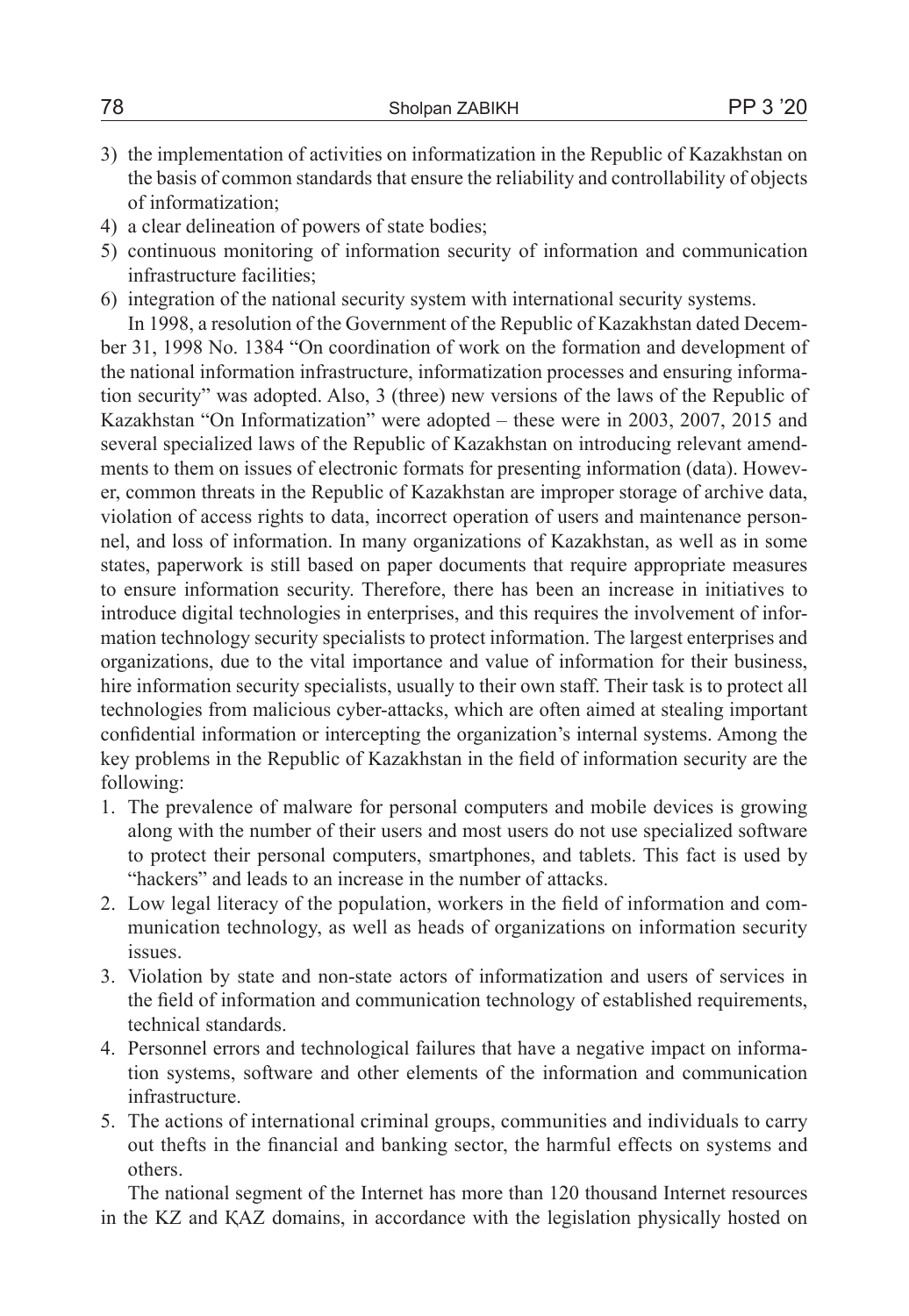

**Table 1. Top 5 information security incidents in Kazahkstan Republic 2019**

the territory of the Republic of Kazakhstan. In order to assist owners and users of information resources and systems on the safe use of ICTs, the national computer incident response service KZ-CERT has been operating since 2010. This Service is a member of a number of international organizations, including FIRST (Forum of Incident Response and Security Teams), TI (Trusted Introducer for Security and Incident Response Teams), OIC-CERT (Organization of Islamic Interaction between Computer Response Response Services) and has more 20 concluded memorandums of understanding and cooperation with relevant structures of foreign countries.

However, crimes in the data of international security services in the field of cyberthreats, every second in the world undergo a cyber-attack of about 12 people, and annually about 556 million cybercrimes are committed in the world, the damage from which amounts to more than \$ 100 billion. For the first half of 2019, 10.4 thousand incidents related to attacks, threats, etc. were recorded in Kazakhstan, which is 22.8% less compared to the same period last year (13.5 thousand incidents). Most incidents in 2019 were observed in April. This is 2.1 thousand attacks. Since the Internet is an international system of integrated computer networks for storing and transmitting information, attacks by cybercriminals are registered in different countries of the world [10]. In the Global Cybersecurity Index, the Republic of Kazakhstan has significantly improved its position by 2019 (see Table 2).

Table 2

| <b>Countries</b> | 2018    |            | 2017    |            |
|------------------|---------|------------|---------|------------|
|                  | a place | evaluation | a place | evaluation |
|                  | 2       |            | 4       |            |
| Great Britain    | 1.0     | 0.931      | 12.0    | 0.783      |
| USA              | 2.0     | 0.926      | 2.0     | 0.919      |
| France           | 3.0     | 0.918      | 8.0     | 0.819      |
| Lithuania        | 4.0     | 0.908      | 56.0    | 0.504      |
| Estonia          | 5.0     | 0.905      | 5.0     | 0.846      |
| Singapore        | 6.0     | 0.898      | 1.0     | 0.925      |
| Spain            | 7.0     | 0.896      | 19.0    | 0.718      |

#### **Global Cybersecurity Index 2017 and 2018**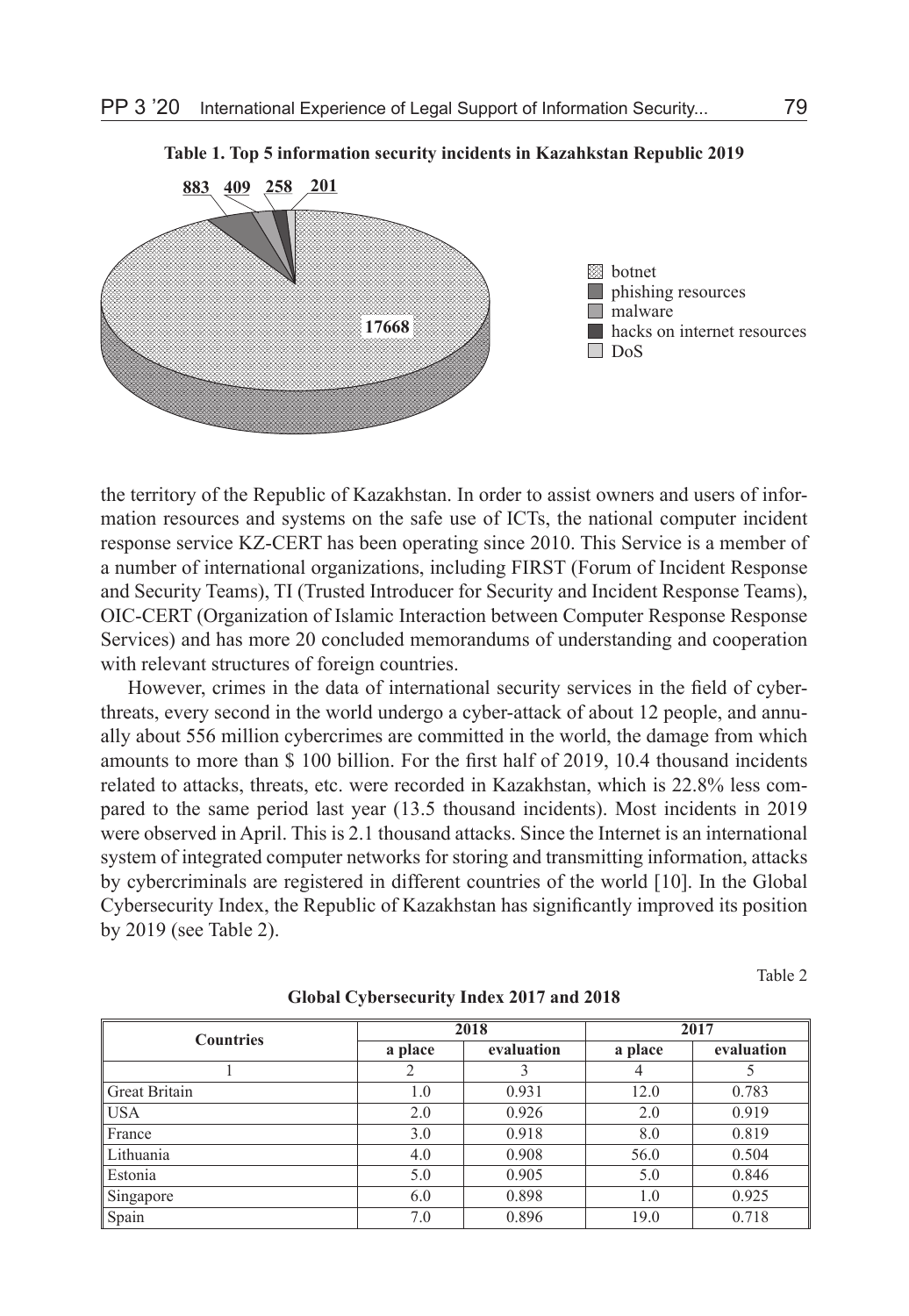80 Sholpan ZABIKH PP 3 '20

|            | 2     |       | $\overline{4}$ |       |
|------------|-------|-------|----------------|-------|
| Malaysia   | 8.0   | 0.893 | 3.0            | 0.893 |
| Canada     | 9.0   | 0.892 | 9.0            | 0.818 |
| Norway     | 10.0  | 0.892 | 11.0           | 0.786 |
| Kazakhstan | 40.0  | 0.778 | 82.0           | 0.352 |
| Russia     | 26.0  | 0.836 | 10.0           | 0.788 |
| Belarus    | 69.0  | 0.578 | 39.0           | 0.592 |
| Armenia    | 79.0  | 0.495 | 110.0          | 0.196 |
| Kyrgyzstan | 111.0 | 0.254 | 96.0           | 0.270 |

So, in 2019 Kazakhstan immediately rose by 42 points – up to 40th place. Kazakhstan ranked 82nd in the 2018 ranking. However, among the CIS countries, Kazakhstan took second place after Russia (26th place in the overall ranking). The Republic of Kazakhstan shares the neighboring places with Ireland (38th place), Israel (39th place), Indonesia (41st place), Portugal (42nd place) and Monaco (43rd place). The leaders of the index were Great Britain (first place), USA (second place) and France (third place). Latvia came in fourth and Estonia in fifth. Uzbekistan ranked 52nd in this review, Ukraine – 54th, Belarus – 69th, Tajikistan – 107th, and Kyrgyzstan – 111th (Strategy, 2019).

These successes in Kazakhstan are associated with an improvement in the legal situation. In particular, Kazakhstan unified the requirements in the field of information and communication technologies and information security. The Digitalization Initiative is giving increasing importance to an effective cybersecurity strategy. Only in the past two years, Kazakhstan has developed basic conceptual approaches to the development of the country's cyber security sphere. The concept of cybersecurity "Cyber shield of Kazakhstan" and other legislative acts were also developed and approved. Malicious code research laboratories have been set up and a national information security coordination center has been opened, specialties of educational institutions have been opened and the number of grants for students has been increased. The Kazakhstan model of school, secondary special, higher and postgraduate education in the field of information and communication technology, including specialization in the field of information security, requires constant and thorough analysis for compliance with modern society needs and trends in ensuring the safe development of information technologies. Therefore, the content of educational and professional standards is being revised.

### **Discussions**

Foreign experience in legal support of information security shows that with the development of new technologies and the Internet, various types of crimes have appeared. A serious danger to millions of the world's inhabitants – holders of credit and debit bank cards, is cyber fraud and cyber espionage. Commercial espionage based on information attacks to steal databases and other valuable information is a particular threat. With the increase in users of computers and mobile devices, the prevalence of malware and an increase in attacks aimed at infecting subscriber devices with malware by hackers are increasing. The problem is the spread of viral and "trojan" programs through "hacked" sites. One of the key problems is the low legal literacy on information security issues.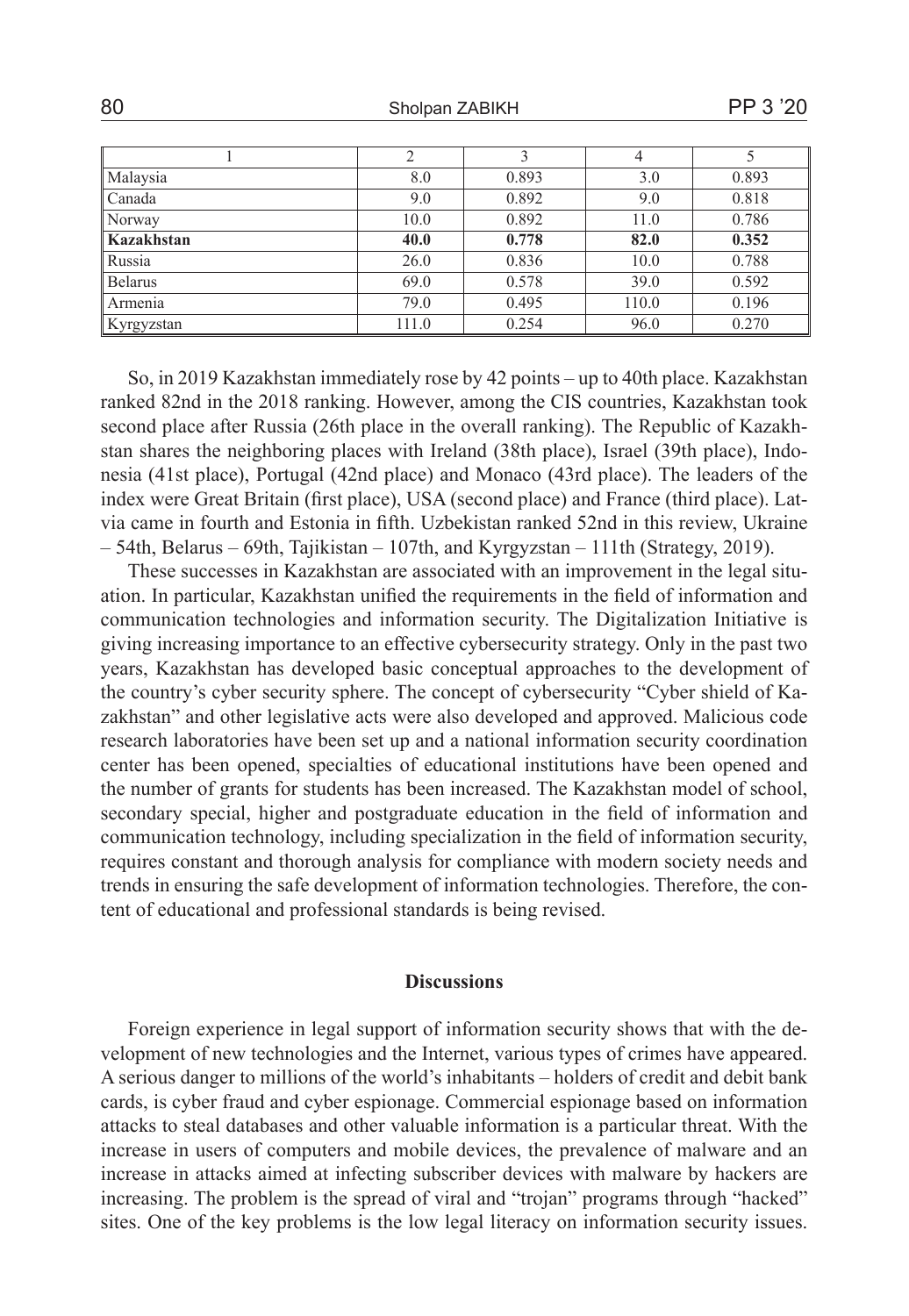Lack of knowledge about legal restrictions creates the illusion of permissiveness of actions that violate the rights and freedoms of other citizens, the rights of owners of copyright and related rights to software and affect the functioning of information resources. In addition, people can become victims of "phishing" pages on the Internet or fake online stores and banks. In such cases, attackers try to obtain confidential user information. The issue of effective opposition to informational threats in modern conditions is a priority. Therefore, this problem is discussed in Kazakhstani society and it can be solved only with the close interaction of state bodies, non-state structures and citizens of the country, as well as by improving legislation.

### **Results**

In recent years, a number of measures have been implemented in the Republic of Kazakhstan to improve legislation and the system of ensuring information security of the state. An Information Security Concept has been developed and adopted, which provides for the implementation of a set of legal, scientific, technical and organizational measures. This Concept is aimed at forecasting, identifying, preventing and suppressing any threats in the field of information security. There is also a legislative and regulatory framework in the field of information security, which includes the Criminal Code of the Republic of Kazakhstan, the Code of the Republic of Kazakhstan "On Administrative Offenses". The laws "On National Security", "On State Secrets", "On Informatization", "On Personal Data and their protection "," On the electronic document and electronic digital signature "," On communication "and others. The adopted Cybersecurity Concept (Cybershield of Kazakhstan) defines the principles and main directions of development of information security («Cyber Shield of Kazakhstan», 2017). This regulatory act was approved by the Decree of the Government of the Republic of Kazakhstan dated June 30, 2017. It describes the main directions of the implementation of state policy in the field of protection of electronic information resources, information systems and telecommunication networks, ensuring the safe use of information and communication technologies. This document provides a unified approach to monitoring the legal information security of state bodies, individuals and legal entities. It also developed a mechanism for preventing and promptly responding to information security incidents, including in emergency situations of a social, natural and man-made nature, and the introduction of a state of emergency or martial law. In addition, international experience in the formation of approaches to the protection of the national information and communication infrastructure of developed states was comprehensively studied.

The implementation period of the Concept includes two stages: the first stage of 2017–2018 and the second stage of 2019–2022. Currently, the first stage has been completed, at which a detailed law enforcement practice has been formed to comply with already established requirements in the field of information security. The educational programs and professional standards were revised, the number and quality of trained specialists in the field of information security was increased, professional development of existing workers in this field was provided. An effective scheme of interaction between industry and science in the creation of domestic developments was also built,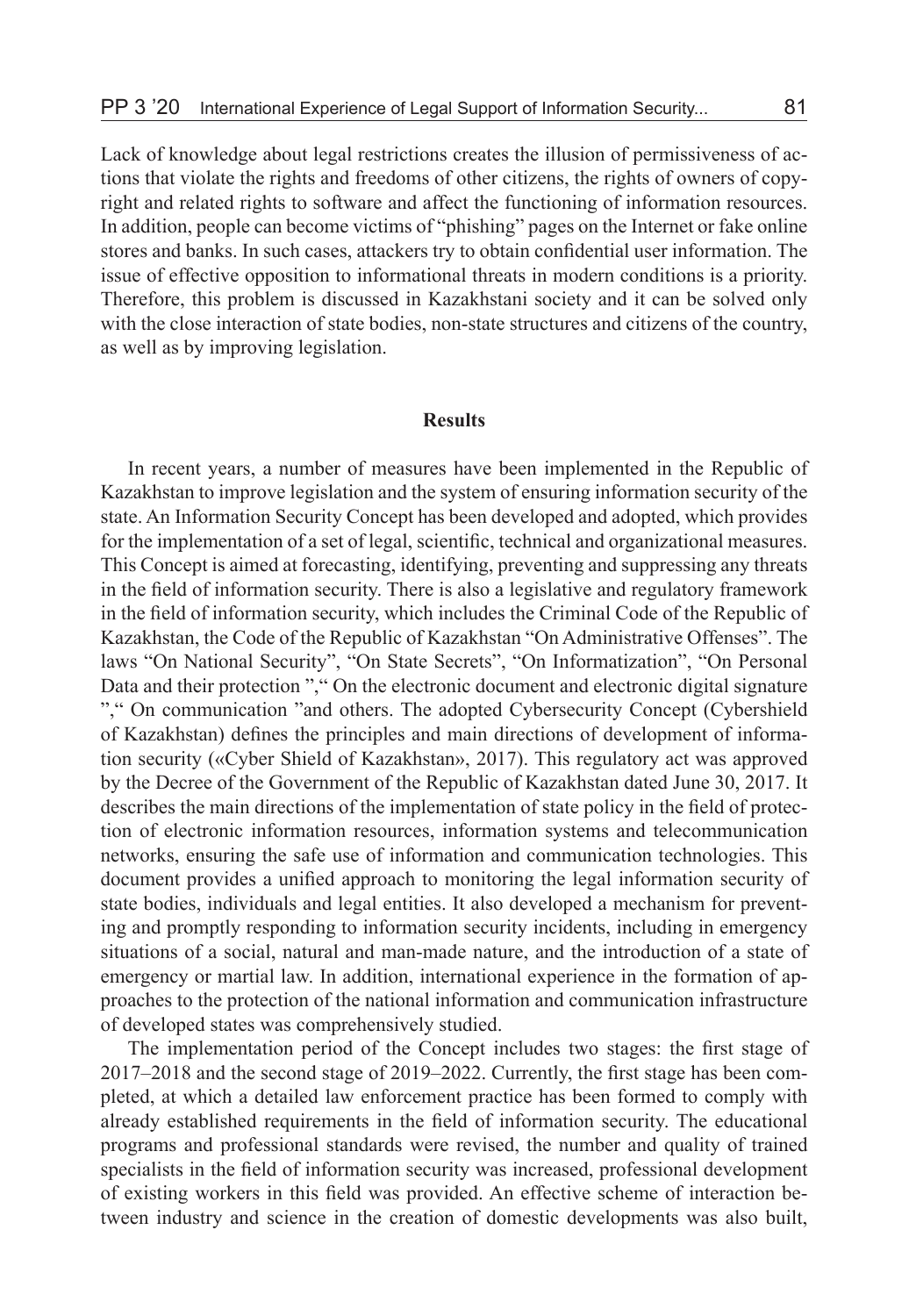the basis for the development of national and industry operational information security centers was created.

In Kazakhstan, law, as well as the procedure and measures for their protection define the goals of collecting and processing personal data of citizens in electronic form and with their consent. The legislation also defines the procedure for the destruction of personal data by operators at their request. Security requirements for banking information systems are provided by regulatory legal acts of the National Bank of the Republic of Kazakhstan, taking into account industry and international requirements for ensuring the security of information systems.

The current Criminal Code of the Republic of Kazakhstan provides for a separate chapter 7 of criminal offenses in the field of information communications (The Criminal Code of the Republic of Kazakhstan, 2014). This chapter provides for liability for intentional unlawful access to information protected by law contained in electronic media in an information system or telecommunications network that entail significant violations of the rights and legitimate interests of citizens or organizations or the interests of society or the state protected by law. Also, deliberate unlawful copying or other unlawful seizure of legally protected information stored on electronic media contained in an information system or transmitted over telecommunication networks. In addition, article 210 of the Criminal Code of the Republic of Kazakhstan provides for criminal liability for the creation, use or distribution of malicious computer programs and software products.

The Code of the Republic of Kazakhstan "On Administrative Offenses" also contains a number of administrative offenses for the commission of which administrative responsibility measures are provided, including for officials who do not fulfill obligations to ensure information security in the form of a violation of the requirements for the use of electronic information resources protection means. Non-compliance Unified requirements, non-implementation or improper implementation by the owner or owner of information systems, containing personal data, measures to protect them (The Code of the Republic of Kazakhstan on Administrative Offenses, 2014).

The Law of the Republic of Kazakhstan "On Informatization" defines the main tasks of public administration in this area. In particular, this is the formation and development of the information society; ensuring the implementation and support of administrative reform of state bodies; development of "electronic government" and "electronic akimat". Particular attention is paid to improving digital literacy, providing participants of the educational process with conditions for access to electronic information resources of e-learning, as well as providing conditions for the development and implementation of modern information and communication technologies in production processes. Based on these tasks, the Government of the Republic of Kazakhstan is developing: the main directions of state policy in the field of informatization and organizes their implementation (The Law of the Republic of Kazakhstan "On Informatization").

The Law of the Republic of Kazakhstan "On personal data and their protection" regulates public relations in the field of personal data, and also determines the purpose, principles and legal foundations of activities related to the collection, processing and protection of personal data. The main purpose of this law is to ensure the protection of the rights and freedoms of man and citizen in the collection and processing of his personal data (The Law of the Republic of Kazakhstan "On personal data and their protection").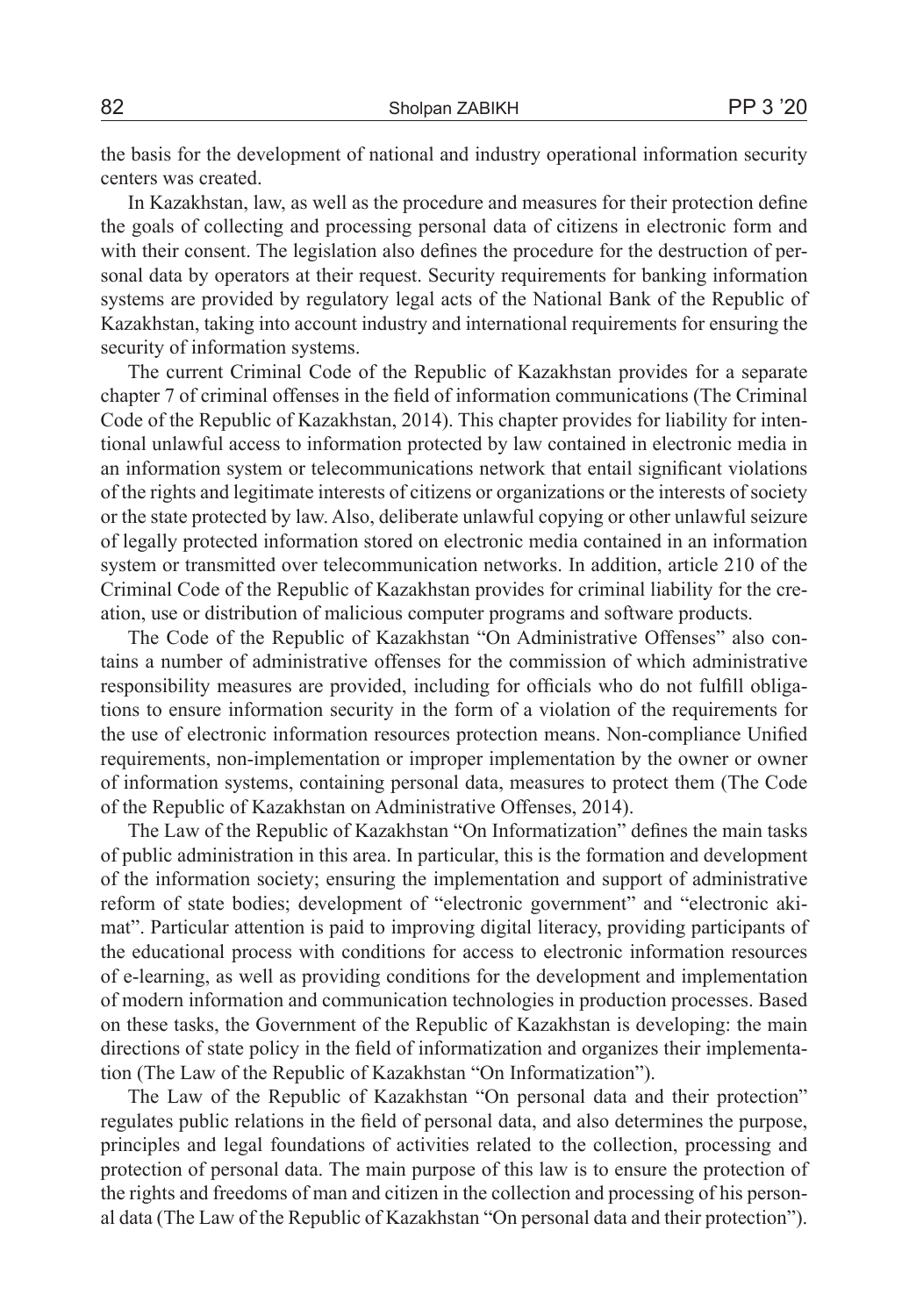The Law of the Republic of Kazakhstan "On National Security of the Republic of Kazakhstan" regulates legal relations in the field of national security of the Republic of Kazakhstan and determines the content and principles of ensuring the security of man and citizen, society and the state (the Law of the Republic of Kazakhstan, 2012).

Another Law of the Republic of Kazakhstan "On State Secrets" defines the legal framework and a unified system of protecting state secrets in the interests of ensuring the national security of the Republic of Kazakhstan. The Law is regulates social relations arising in connection with the classification of information as state secrets, their classification, disposal, protection and declassification (the Law "On State Secrets", 1999). Among the laws aimed at ensuring information security, one can name the Law of the Republic of Kazakhstan "On electronic document and electronic digital signature". This law regulates the relations arising from the creation and use of electronic documents certified by electronic digital signatures, providing for the establishment, modification or termination of legal relations. So, the rights and obligations of participants in legal relations arising in the field of electronic documents circulation, including civil transactions (the Law of "On electronic document and electronic digital signature", 2003).

The Law "On Communications" establishes the legal basis for activities in the field of communications in the Republic of Kazakhstan, defines the powers of state bodies to regulate these activities, the rights and obligations of individuals and legal entities that provide or use communications services (the Law of "On Communications", 2004). In higher educational institutions of Kazakhstan, the specialties "Information Security Systems," disciplines: "Applied Engineering Programs," "Microprocessors and Microprocessor Systems," "Programming and Implementation of Embedded Systems" have been introduced into the curriculum. The practice of conducting analytical studies, research and development, organization of specialized conferences and seminars also develops. As part of the Cyber Defense of Kazakhstan program, the state has identified 336 critical sites for cybersecurity. These are state structures, banks and industrial enterprises, attacks on which can have an interstate effect.

# **Conclusions**

International cooperation in the field of information security remains an integral component of political, military, economic, cultural and other types of interaction between states. The main areas of cooperation that meet the interests of the Republic of Kazakhstan are: ensuring information security of cross-border information exchange, preserving and not distorting information when it is transmitted via telecommunication channels; coordination of the activities of States parties to international cooperation in the prevention of computer crimes. Creation of joint international projects for the development of new information exchange systems, improvement of the technological base and the formation of information systems and security systems for information resources. Further improvement of the legislation of the Republic of Kazakhstan on the basis of a thorough study of the experience of other states and analysis of international legal norms in the field of protection of information systems and the development of mechanisms for legal support of information security in the modern world. To strengthen interaction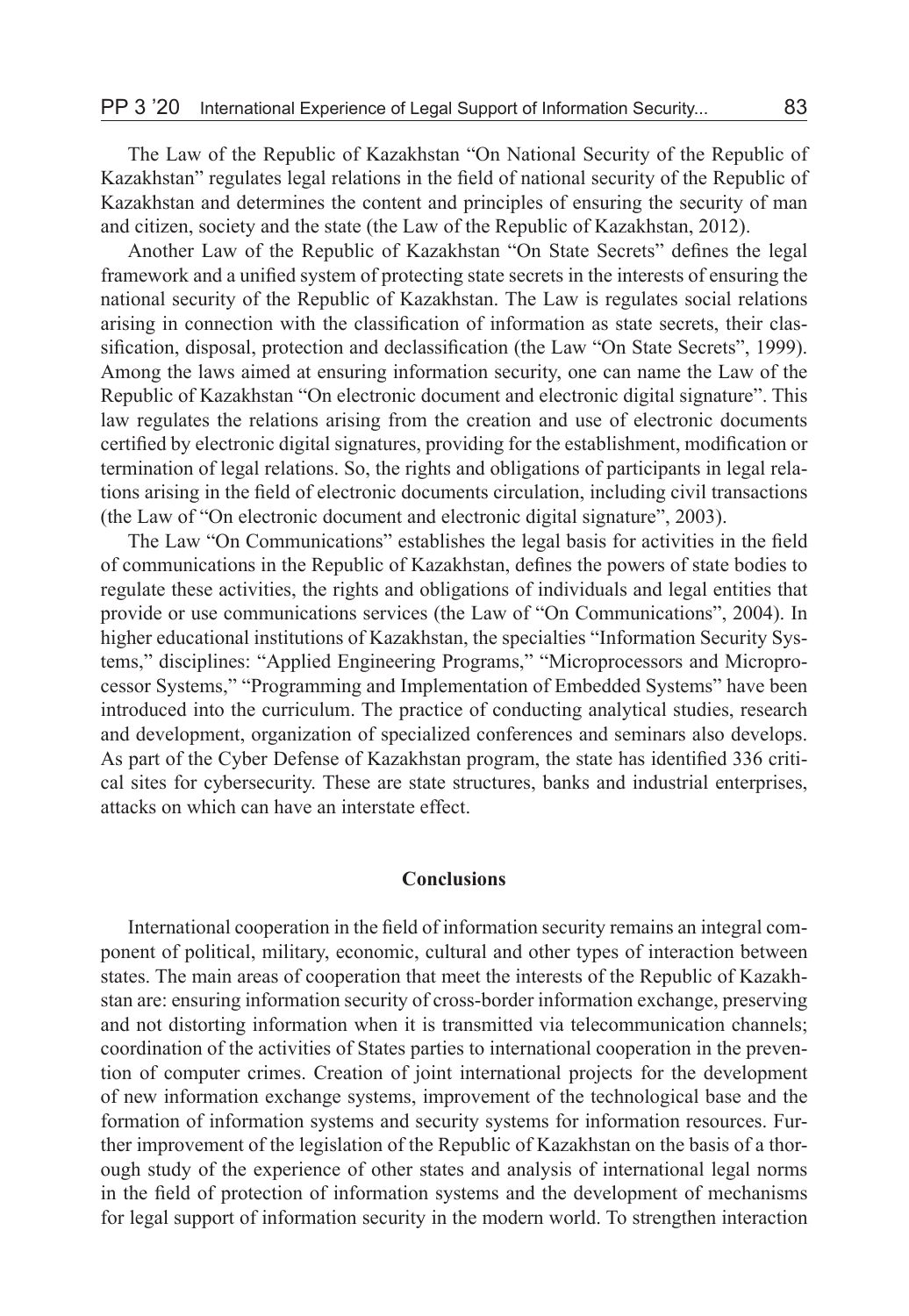with foreign legal entities to ensure the development of information and communication technologies, personnel development and scientific cooperation. Conducting seminars, conferences and trainings on the exchange of experience both in Kazakhstan and abroad.

### **Bibliography**

- Afonin A. I. (2006), *Legal support for countering spam*, Publishing House of Moscow State Technical University, N.E. Bauman, 128 p.
- *Allied Joint Doctrine For Information Operations*, AJP-3.10, NATO, November 2009, https://info.publicintelligence.net/NATO-IO.pdf/.
- Convention On Cybercrime. Convention on Computer Crime (ETS No. 185). Concluded in the city of Budapest 11/23/2001, ATP Consultant plus.
- Elin V. M. (2016), *Comparative analysis of the legal support of information security in Russia and abroad. Monograph*, Edited by A. Baranov, M., 182p.
- Electronic Communications Privacy Act of 1986, https://www.law.cornell.edu/uscode/text/18/2510.
- *International Strategy for cyberspace (Prosperity, Security and Openness in a Networked World)*, 05.22.2011, https://www.whitehouse.gov/sites/default/files/rss\_viewer/international\_strategy\_ for cyberspac.pdf.
- *Incidents related to information security decreased in Kazakhstan, World of finance (Capital. Investments. Technologies)*, 01.23.2020, https://wfin.kz/publikatsii/kazakhstan-v-tsifrakh/ item/32065-intsidenty-svyazannye-s-informatsionnoj-bezopasnostyu-sokratilos-v-rk.html.
- International Research Center "Positive Technologies", https://www.ptsecurity.com/en-us/about/clients.
- Melnikova Yu. *The world is under the threat of cyber war*, Comnews, https://www.comnews.ru/ content/203548/2019-12-18/2019-w51/mir-pod-ugrozoy-kibervoyny 12/18/2019.
- *How is cybersecurity developing in Kazakhstan*, "Strategy", 28 October 2019, https://strategy2050.kz/ ru/news/kak-razvivaetsya-kiberbezopasnost-kazakhstana.
- *On approval of the Cybersecurity Concept ("Cyber Shield of Kazakhstan") by the Decree of the Government of the Republic of Kazakhstan dated June 30, 2017 No. 407*, https://tengrinews.kz/.
- *Strategy for the development of the information society in the Russian Federation* (approved by the President of the Russian Federation on 07.02.2008 No. Pr-212), RG, No. 34, 02.16.2008.
- The Criminal Code of the Republic of Kazakhstan dated July 3, 2014 No. 226-V (as amended and supplemented as of January 11, 2020).
- The Code of the Republic of Kazakhstan on Administrative Offenses of July 5, 2014, No. 235-V (as amended and supplemented as of January 16, 2020).
- The Law of the Republic of Kazakhstan dated November 24, 2015 No. 418-V "On Informatization" (with amendments and additions as of 01.01.2020).
- The Law of the Republic of Kazakhstan dated May 21, 2013 No. 94-V "On personal data and their protection" (as amended on December 28, 2017).
- The Law of the Republic of Kazakhstan dated January 6, 2012 No. 527-IV "On the National Security of the Republic of Kazakhstan" (as amended on 01.01.2020).
- The Law of the Republic of Kazakhstan dated March 15, 1999 No. 349-I "On State Secrets" (with amendments and additions as of December 27, 2019).
- The Law of the Republic of Kazakhstan dated January 7, 2003 No. 370-II "On electronic document and electronic digital signature" (as amended and supplemented as of 11/25/2019).
- The Law of the Republic of Kazakhstan dated July 5, 2004 No. 567-II "On Communications" (with amendments and additions as of January 10, 2020).